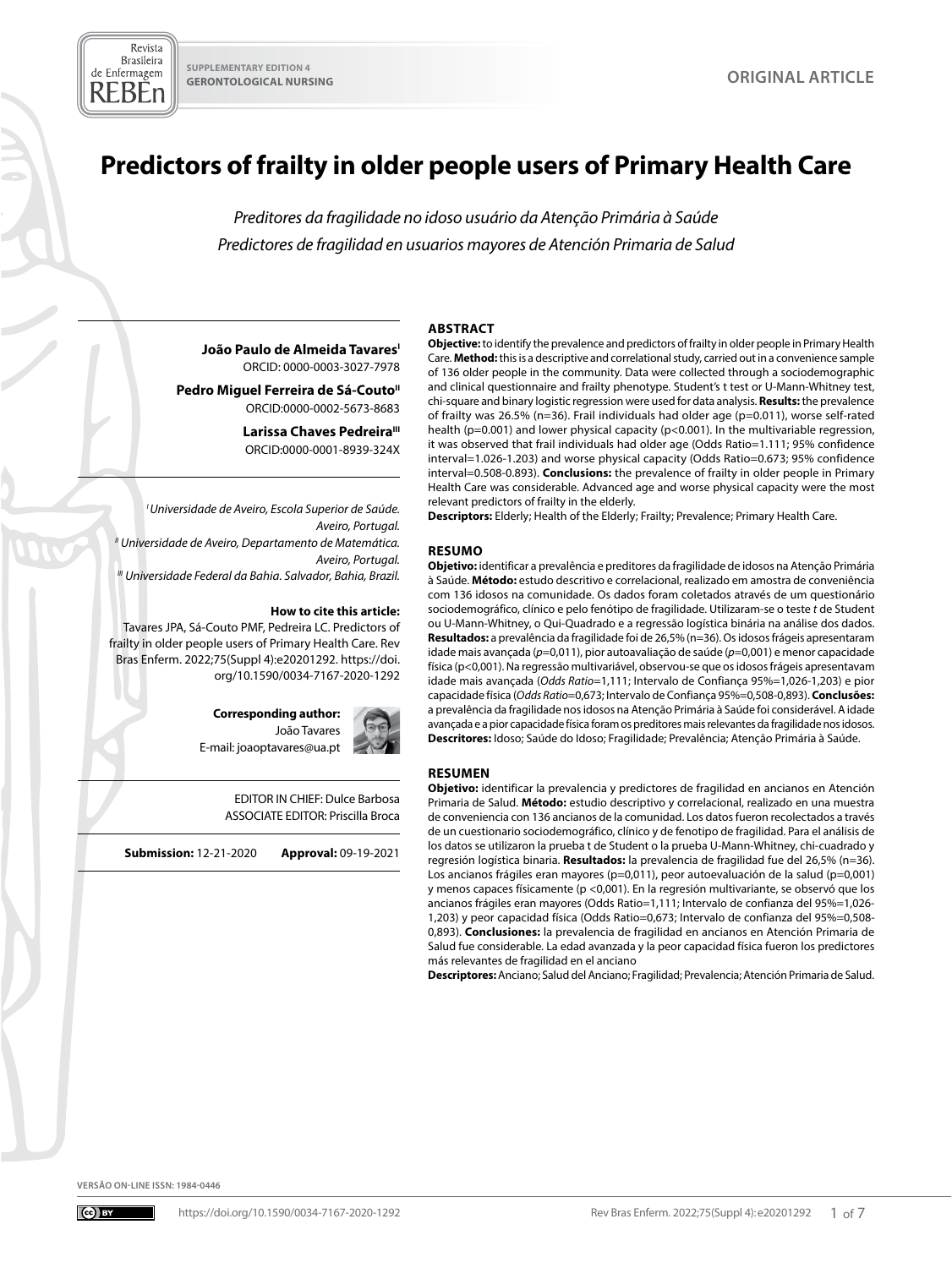# **INTRODUCTION**

With the aging of the population, the frailty syndrome (FS) emerges as an emerging phenomenon with implications for public health and clinical practice<sup>(1)</sup>. In the search for an explanation for this syndrome, the investigation of the last three decades has given rise to three models: phenotypic or biological<sup>(2)</sup>, accumulated deficit<sup>(3)</sup> and comprehensive<sup>(4)</sup>. Although there is no unanimous definition related to FS, in 2013 a consensus reported it as a medical syndrome with multiple causes and contributing factors, characterized by decreased strength, endurance and physiological functions, which increase an individual's vulnerability to develop functional dependence and/or die<sup>(5)</sup>.

The clinical picture presented in the FS situation increases the vulnerability of individuals when exposed to a stress factor, to negative outcomes, such as organic instability, functional disability/dependence, institutionalization, falls, acute illnesses, hospitalization, increased demand for health care, poor recovery, high risk of iatrogenesis and death $(6)$ .

A review work (n=43 studies) reported an estimated prevalence of FH in the community, assessed through the frailty phenotype (FP), of 12%, with a prevalence rate between 10 and 14%(7). More than 50% of people in the community aged 50 and over were considered pre-frail or frail in another study, predominantly women(8). However, it is estimated that a quarter to half of people aged 85 years and over have FS, and the prevalence of frailty increases with age<sup>(9)</sup>. However, despite this information, FS is not synonymous with advanced age, multimorbidity or disability(2). Additionally, a systematic review of population studies (n=11 studies) showed that FS is prevalent and is associated with a decrease in the survival of older people<sup>(10)</sup>. In Portugal, data on the prevalence of FS in the community, in different studies, ranged between 34.5% and 36.5%(11–13).

FS appears related to different risk factors, and its wide variability of aspects and conditions is consensual, including sociodemographic, clinical, lifestyle and biological domains(1). Additionally, the vulnerability inherent to this syndrome emerges not only from the number of risk factors, but from their interaction – a concentric interactive model. Significant sociodemographic and clinical predictors, reported in systematic review studies, were old age, female, ethnicity, access to health care, low education, low socioeconomic status/social vulnerability, isolation and/or loneliness, obesity, malnutrition, depression, cognitive deficit, multimorbidity, smoking, excessive alcohol consumption and physical inactivity<sup>(9,14)</sup>.

Currently Portugal is the fourth oldest country in the world, which is reflected in the demand for health care, especially in Primary Health Care (PHC). The influence of geographic, cultural and sociodemographic differences on frailty underlines the importance of studying this syndrome in specific contexts. In Portugal, studies on predictors of frailty are scarce, especially in PHC. Thus, knowing these predictors by health professionals, especially nurses, can promote the recognition of frailty and implement interventions for potentially modifiable predictors.

# **OBJECTIVE**

To identify the prevalence and predictors of FS of older people in PHC.

# **METHODS**

## **Ethical aspects**

The study was approved by the Regional Health Administration Ethics Committee. Participation was anonymous and voluntary and all participants signed the Informed Consent Form.

# **Study design, place and period**

This is a quantitative, descriptive and correlational study, carried out in a Family Health Unit (FHU) belonging to the city of Vila Nova de Gaia, Northern Regional Health Administration (RHA), in Portugal. The collection took place between April and July 2017. For the preparation of the manuscript, the Strengthening the Reporting of Observational Studies in Epidemiology (STROBE) recommendations were followed.

#### **Sample, and inclusion and exclusion criteria**

The sampling was non-random for convenience. Inclusion criteria were being 65 years of age or older and going to a routine medical or nursing consultation at the FHU. People with gait and visual impairments, who prevented the performance of physical performance tests (inability to stand and walk independently), inability to communicate orally, elderly residents of long-term care facilities and with a history of neurocognitive disturbance (confirmed by clinical and/or family history) were excluded. Considering a range of 95% confidence intervals not exceeding 10%, with an estimated proportion of FS in the community of 12% (assessed by the FP scale)<sup>(7)</sup>, the estimated value for the sample size was 163 subjects. However, due to logistical issues regarding the place of collection, only a convenience sample of 136 older people in the community was obtained.

# **Study protocol**

Data collection took place between April and June 2017, in which the investigator spent three times a week, two between 2 p.m. and 5 p.m. and one between 11 a.m. and 3 p.m., in a private room provided by the unit. Assessment of older people took place in a single consultation during this period. When older people arrived at the health unit, they were approached by the unit's professionals about their availability and agreement to participate in the study. Persons who agreed were referred to the researcher responsible for data collection (IM). Data collection took place through a structured interview with multiple filling out of the questionnaire, followed by performance tests. The questionnaire consists of sociodemographic, family and clinical characterization, and FP. The characterization included sex, age, marital status, education level, cohabitation (with whom they live and how many people live in the same house), clinical history, reason for going to the FHU, self-rated health (1 to 5), weight, height and self-rated physical capacity (0 to 10).

FP is one of the most robust assessment methods for clinical use<sup>(15)</sup> and was developed by Fried and colleagues<sup>(2)</sup> who identified a cluster of five physical components that arise in vulnerable older people (syndromic approach) (Chart 1). This phenotype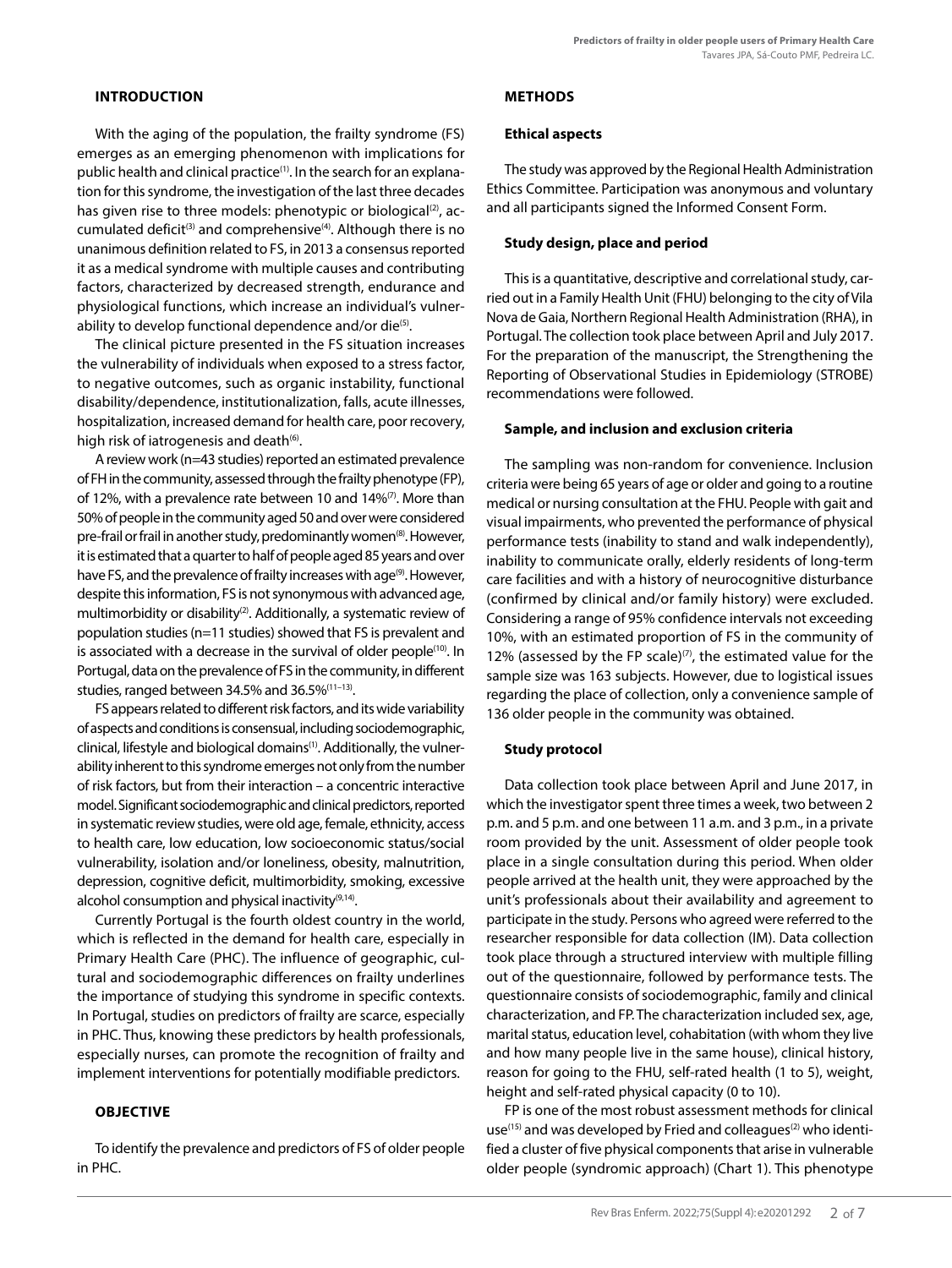has been validated and replicated in different population-based studies. Participants who had three or more components were considered frail, while those with less than three components were considered non-frail (less than three components). It should be emphasized that the pre-frail stage (one or two components) was not considered, as reported in other studies<sup>(16)</sup>.

A systematic review study identified 264 studies with versions of the FP published in recent years; however, only 24 studies ensured the original version assumptions<sup>(17)</sup>. In Portugal, Duarte<sup>(18)</sup> proposes an adapted version of the FP in the community, which ensured the criteria proposed by Fried and colleagues (Chart 1)<sup>(2)</sup> and confirmed the predictive validity of the adapted FP with adverse outcomes and concurrent validity with the Groningen Frailty Indicator<sup>(18)</sup>.

Hand grip strength was measured with a Support/GRIP-D dynamometer. This reads strength in kg and has a reliability between moderate and excellent. Although there is no consensus on the assessment protocol<sup>(19)</sup>, in this study, the strength in the dominant upper limb was evaluated twice and the highest value of the two measurements was used in the statistical analysis. In addition to cut-offs A<sup>(20)</sup>, other cut-off values were considered: 16 kg for women and 27 kg for men (cut-offs B)<sup>(21)</sup> and 16 kg for women and 26 kg for men (cut-offs C)<sup>(22)</sup>. In this study, although cut-offs A were used as a reference, these different cut-offs were analyzed in determining the frailty of older people in the community.

| <b>Frailty phenotype</b>                                                                                                             | <b>Adjusted Model</b>                                                                                                                                                                              |
|--------------------------------------------------------------------------------------------------------------------------------------|----------------------------------------------------------------------------------------------------------------------------------------------------------------------------------------------------|
| Weight loss -<br>Unintentional weight loss<br>in the last year, less than<br>5% of body weight                                       | Nutritional disorders - Have you lost or<br>gained weight for no apparent reason in<br>the past 6 months? Have you been eating<br>worse from lack of appetite?<br>Phenotype quotation: No=0/Yes =1 |
| Resistance/exhaustion -<br>Depression Scale (CES-D)<br>a) I felt that all I did was<br>an effort and b) I couldn't<br>keep going     | Geriatric Depression Scale (GDS) - Do you<br>feel full of energy?<br>Phenotype quotation: No=0/Yes =1                                                                                              |
| Physical activity/energy<br>expenditure - Minnesota<br><b>Activity and Leisure Quiz</b>                                              | Time Occupancy Scale - Do you usually<br>practice sports activities (swimming,<br>cycling, walking, gymnastics, fitness)?<br>Phenotype quotation: No=1/Yes =0                                      |
| Slowness/walking<br>time - walking time, 15<br>steps, sex and height<br>stratification                                               | Timed Up and Go (TUG) test -<br><10 seconds=independent<br>$\geq$ 10 seconds=some dependency<br>Phenotype quotation: No=0/Yes =1                                                                   |
| Weakness/hand strength<br>- Handgrip strength<br>stratified by sex and body<br>mass index (BMI) quartiles<br>$\cdot$ $\cdot$ $\cdot$ | Handgrip Strength - Stratified by Sex<br>(Men $\geq$ 31 Women $\geq$ 18 Kilogram (kg), -<br>cut-offs A)<br>Phenotype quotation: No=0/Yes =1<br>$P_1$ $(20.45)(10)$ $15.1$ $(20.004)(2)$            |

**Chart 1 -** Adapted version of the frailty phenotype, Porto, Portugal, 2015

*Source: adapted from Duarte (2015)(18) and Fried at al. (2001)(2).*

# **Analysis of results, and statistics**

Methods of comparison of two groups of independent samples were used to detect significant differences between the groups of frail and non-frail older people (based on the classification obtained by FP). The parametric Student's t test of independent samples was used when the assumption of normality was verified (through the visualization of the QQ plot). Otherwise, the nonparametric Mann-Whitney U test was used<sup>(23)</sup>. We also used the chi-square test for contingency tables to identify associations between qualitative variables and the classification of older people as frail and non-frail<sup>(23)</sup>. Statistical predictive models for FS (binary logistic regression models) were constructed using the instruments used and sociodemographic, family and clinical variables as independent variables. The approach consisted of identification of significant variables in the univariate model (1 dependent variable and one independent variable) and construction of the multivariate model (1 dependent variable and several significant independent variables) only with the significant variables obtained in the univariate model<sup>(24)</sup>. Values were presented in an Odds Ratio (OR) format and the respective 95% confidence intervals (95%CI). The Cox-Snell and Nagelkerke R2 pseudo-R2 values were calculated and the Hosmer and Lemeshow fit test was applied. The IBM Statistical Package for Social Sciences (SPSS) - version 25 was used as statistical support, considered a p value <0.05 as statistically significant.

# **RESULTS**

#### **Sample characterization**

Seventy participants (51.5%) were women, with a mean ( $\pm$ standard deviation) age of 74  $\pm$  6.2 years. Most were married (n=104; 76.5%) and had attended primary (n=71; 52.2%) or elementary school (n=24; 17.6%). More than half live with a spouse (n=78, 57.4%) or with a spouse and family (n=27, 19.9%). Seventy older people self-rated their health as good (51.5%), 47 as acceptable (34.6%), 11 as very good (8.1%) and eight as poor or very poor (5.9%). The routine consultation was the main reason for going to the FHU (n=107; 78.7%), followed by specific medical consultations (n=9, 6.6), examinations (n=6, 4.4%) and nursing consultations (n=5, 3.7%). Regarding the clinical history, hypertension (n=98, 72.1%), hypercholesterolemia (n=93, 68.4%) and diabetes (n=44, 32.4%) stood out. The mean weight was 71.6 $\pm$ 12.9 kg and the mean height was 1.63 $\pm$ 0.09 meters (m). The mean body mass index (BMI) was  $27.1 \pm 4.5$  (kg/m<sup>2</sup>), and it was found that 11.0% of respondents had low weight (BMI<22 kg/m<sup>2</sup>), 40.4% were eutrophic (BMI between 22 to 27 kg/m<sup>2</sup>) and 48.5% were overweight (BMI>27 kg/m<sup>2</sup>).

# **Frailty characterization**

The prevalence of frail older people (three or more criteria in the FP) was 36 (26.5%). Of the phenotype domains, low activity level (n=76; 55.9%), slowness (n=88; 64.7% of respondents exceeds the time limit≥10 seconds) and weakness/decrease in hand grip strength (n=51; 37.8%) stand out (Table 1). In the distribution of scores obtained by the FP instrument, it was found that 25 (18.4%), 37 (27.2%), 38 (27.9%), 29 (21.3%) and 7 (5.1%) had 0, 1, 2, 3 and 4 scores, respectively.

In the weakness dimension (hand grip strength), in absolute terms, males presented a higher mean (33.7±7.8 kg) than females (19.7±7.2 kg). Considering the left dominant hand (n=3), males had a higher mean (n=1, 24.5 kg) than females (n=2, 20.1 $\pm$ 0.4 kg). In the right dominant hand (n=132), males presented a higher mean (n=65, 33.9±7.8 kg) than females (n=67, 20.1±0.4).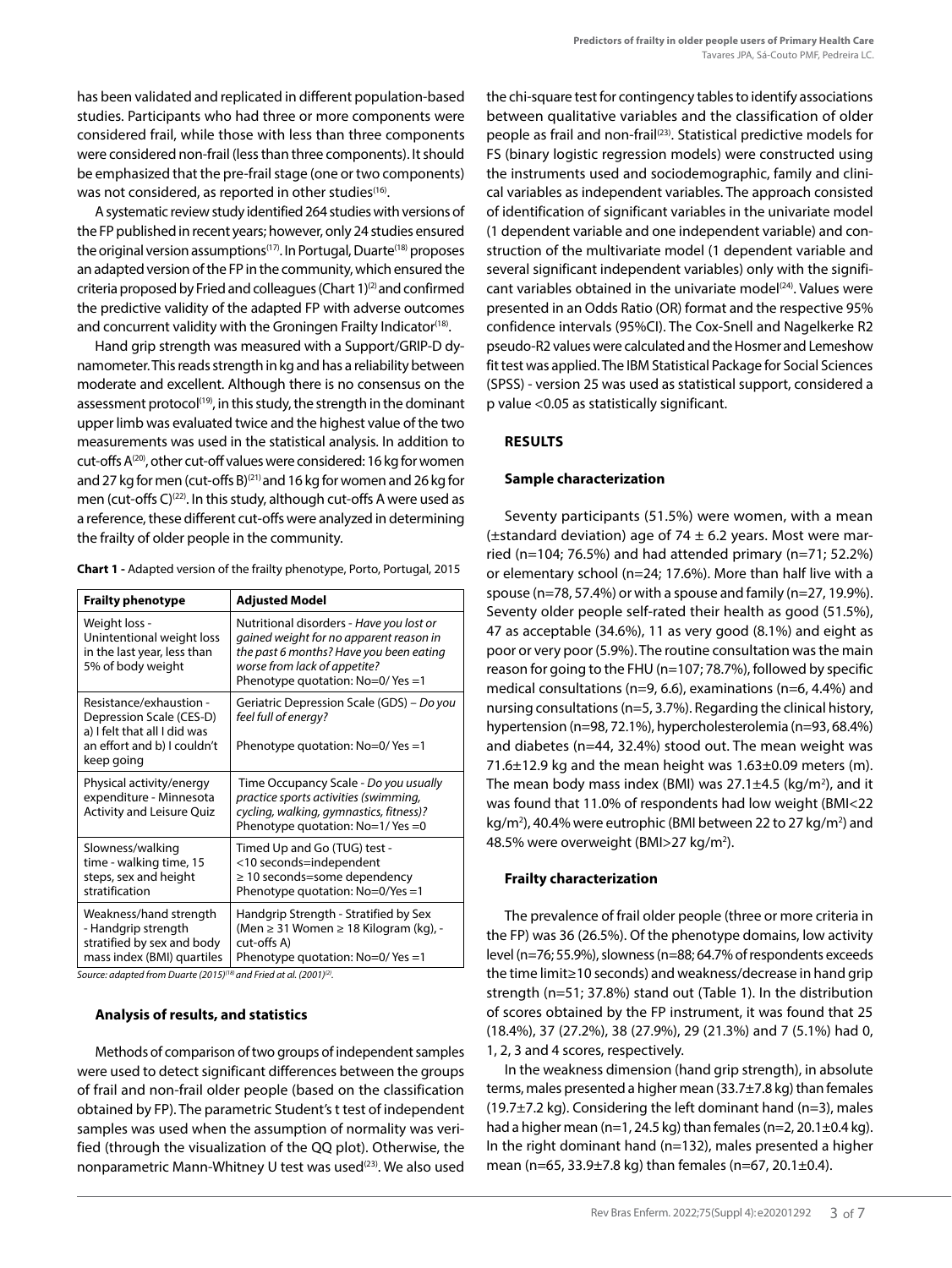**Table 1 -** Frailty phenotype characterization according to the five domains (N=136), Porto metropolitan area, Vila Nova de Gaia, Portugal, 2017

| <b>Dimensions</b>                             | Phenotype n (%)   |                                        |  |
|-----------------------------------------------|-------------------|----------------------------------------|--|
| Weight loss                                   | No                | Yes                                    |  |
| D1                                            | 136 (100)         | 0(0)                                   |  |
| Resistance                                    | Yes               | No                                     |  |
| D <sub>2</sub>                                | 123 (90.4)        | 13 (9.6)                               |  |
| Physical activity                             | Yes               | No                                     |  |
| D3                                            | 60(44.1)          | 76 (55.9)                              |  |
| Slowness<br>D <sub>4</sub><br>$TUG (M\pm SD)$ | < 10<br>48 (35.3) | $\geq 10$<br>88 (64.7)<br>$11.6 + 5.0$ |  |
| Weakness                                      | No                | Yes                                    |  |
| D5                                            | 84 (62.2)         | 51 (37.8)                              |  |
| Total score (M±SD)                            |                   | $1.7 + 1.2$                            |  |

*Note: D - dimension; TUG - Timed Up and Go; M - mean; SD - standard deviation.*

Table 2 presents the results of hand grip strength with 3 different cut-offs. The number of frail older people is relatively higher when considering cut-off A (n=36, 26.5%) in relation to cut-offs B and C (both with n=27, 19.9%).

**Table 2 -** Analysis of different cut-offs of hand grip strength in the prevalence of frailty (N=136), Porto metropolitan area, Vila Nova de Gaia, Portugal, 2017

| <b>Dimension</b> |   | Cut-off                             | Phenotype n(%)<br>Non-frail | Frail     |
|------------------|---|-------------------------------------|-----------------------------|-----------|
|                  | A | <18 kg (Female)<br><31 kg (Male)    | 100 (73.5)                  | 36(26.5)  |
| Weaknesses       | B | <16 kg (Female)<br>$<$ 27 kg (Male) | 109(80.1)                   | 27 (19.9) |
|                  |   | <16 kg (Female)<br><26 kg (Male)    | 109(80.1)                   | 27 (19.9) |

#### **Comparison of frail versus non-frail groups**

In the comparison of frail and non-frail older people (Table 3) with sociodemographic variables, significant results were found for older people (categorized age (years): χ<sup>2</sup>(2)=9.0 p=0.011, quantitative age (years): U=943.0 p<0.001), negative self-rated health  $(x^{2}(2)=14.577; p=0.001)$ , and higher physical capacity (U=831.0; p<0.001). There were no statistically significant associations between frail and non-frail groups for sex, marital status, BMI and clinical history as well as no significant differences with the number of people living in the same house (Table 3).

**Table 3 -** Comparison of frail versus non-frail groups, Porto metropolitan area, Vila Nova de Gaia, Portugal, 2017

|                              | Non-frail<br>$(n=100)$ | Frail<br>$(n=36)$  | <b>Statistical</b><br>test |
|------------------------------|------------------------|--------------------|----------------------------|
| <b>Oualitative variables</b> | $n\left(\%\right)$     | $n\left(\%\right)$ |                            |
| Sex                          |                        |                    |                            |
| Male                         | 51(77.3)               | 15(2.7)            | $x2(1)=0.9$                |
| Female                       | 49(70.0)               | 21(30.0)           | $p=0.337$                  |
| Age (years)                  |                        |                    |                            |
| 65-74                        | 64(83.1)               | 13 (16.9)          |                            |
| 75-84                        | 32 (62.7)              | 19 (37.3)          | $x2(2)=9.0$                |
| >85                          | 4(50.0)                | 4(50.0)            | $p=0.011$                  |
|                              |                        |                    | To be continued            |

|                                          | Non-frail<br>$(n=100)$ | Frail<br>$(n=36)$ | <b>Statistical</b><br>test |
|------------------------------------------|------------------------|-------------------|----------------------------|
| Marital status<br>Married                | 78 (75.0)              | 26(25.0)          | $x2(1)=0.5$                |
| Not married                              | 22 (68.8)              | 10 (31.3)         | $p=0.483$                  |
| BMI (kg/m2)                              |                        |                   |                            |
| $\leq 21.9$                              | 12 (80.0)              | 3(20.0)           | $x2(2)=0.5$                |
| 22-26.9                                  | 41 (74.5)              | 14 (25.5)         | $p=0.766$                  |
| >27                                      | 47(71.2)               | 19 (28.8)         |                            |
| Clinical history                         |                        |                   |                            |
| Hypercholesterolemia                     |                        |                   |                            |
| N <sub>o</sub>                           | 36 (83.7)              | 7(16.3)           | $x2(1)=3.4$                |
| Yes                                      | 64 (68.8)              | 29 (31.2)         | $p=0.067$                  |
| <b>Diabetes</b>                          |                        |                   |                            |
| No                                       | 72 (78.3)              | 20(21.7)          | $x2(1)=3.3$                |
| Yes                                      | 28 (63.6)              | 16 (36.4)         | $p=0.071$                  |
| Hypertension                             |                        |                   |                            |
| No                                       | 29 (76.3)              | 9(23.7)           | $x2(1)=0.2$                |
| Yes                                      | 71 (72.4)              | 27(27.6)          | $p=0.646$                  |
| Self-rated health                        |                        |                   |                            |
| Very good/good                           | 67 (82.7)              | 14 (17.3)         | $x2(2)=14.6$               |
| Acceptance                               | 31 (66.0)              | 16 (34.0)         | $p=0.001$                  |
| Weak/very weak                           | 2(25.0)                | 6(75.0)           |                            |
| <b>Ouantitative variables</b>            | $M \pm DP$             | $M \pm DP$        |                            |
| Age (years)                              | $72.6 + 5.8$           | $77.8 + 6.0$      | $U = 943.0$<br>p<0.001     |
| BMI (kg/m2)                              | $26.9 + 4.1$           | $27.7 + 5.4$      | $t(134)=-0.9$<br>$p=0.357$ |
| No of people living in the<br>same house | $2.2 + 1.0$            | $2.3 + 1.3$       | $U = 1744.5$<br>$p=0.975$  |
| Physical capacity                        | $7.8 + 1.7$            | $5.8 + 2.2$       | $U = 831.0$<br>p<0.001     |

*Note: BMI - body mass index; M - mean; SD - standard deviation.*

#### **Predictors of frailty**

Table 3 (concluded)

In the univariate analysis, it was observed that older people are more likely to be frailer (OR=1.155; 95%CI=1.077-1.239). Of the clinical variables, the FS' OR was significant with people who presented an acceptable self-rated health (OR=2.470; 95%CI=1.073-5.688) or weaker (OR=14.357; 95%CI (2.621-78.653) when compared to the group who rated their health as being very good/good (reference group) and with worse physical capacity (OR=0.591; 95%CI=0.465- 0.752 (Table 4).

**Table 4 -** Predictors of frailty of older people identified through binary logistic regression analysis, Porto metropolitan area, Vila Nova de Gaia, Portugal, 2017

|                              |               | <b>Univariable</b> |               | <b>Multivariate</b> |
|------------------------------|---------------|--------------------|---------------|---------------------|
|                              | Odds<br>Ratio | 95%CI              | Odds<br>Ratio | 95%CI               |
| <b>Oualitative variables</b> |               |                    |               |                     |
| Sex                          |               |                    |               |                     |
| Male                         | 1             |                    |               |                     |
| Female                       | 1.457         | 0.675-3.147        |               |                     |
| Categorized age (years)      |               |                    | n.a.          |                     |
| 65-74                        | 1             |                    |               |                     |
| 75-84                        | $2.923*$      | 1.283-6.658        |               |                     |
| >85                          | $4.923*$      | 1.089-22.257       |               |                     |
| <b>Marital status</b>        |               |                    |               |                     |
| Married                      | 1             |                    |               |                     |
| Not married                  | 1.364         | 0.572-3.253        |               |                     |
| BMI (Lipschitz) (kg/m2)      |               |                    |               |                     |
| ≤ 21.9                       | 1             |                    |               |                     |
| 22-26.9                      | 1.366         | 0.336-5.556        |               |                     |
| 27                           | 1.617         | 0.410-6.381        |               |                     |
|                              |               |                    |               | To be continued     |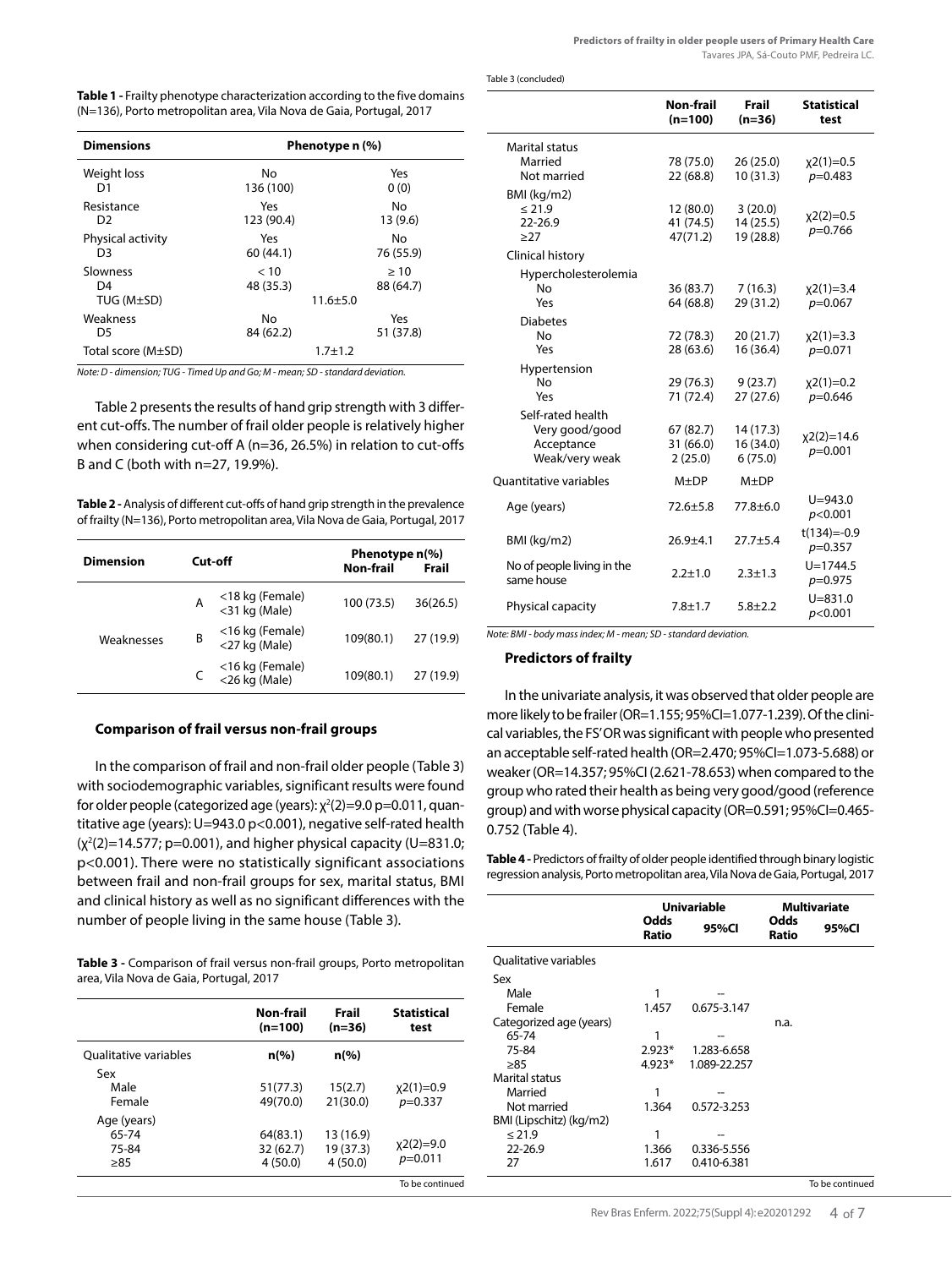Table 4 (concluded)

|                                          | <b>Univariable</b> |              | <b>Multivariate</b> |                     |
|------------------------------------------|--------------------|--------------|---------------------|---------------------|
|                                          | Odds<br>Ratio      | 95%CI        | Odds<br>Ratio       | 95%CI               |
| Clinical history                         |                    |              |                     |                     |
| Hypercholesterolemia                     |                    |              |                     |                     |
| Yes                                      | 2.330              | 0.928-5.853  |                     |                     |
| Nο                                       | 1                  |              |                     |                     |
| <b>Diabetes</b>                          |                    |              |                     |                     |
| Yes                                      | 2.057              | 0.934-4.529  |                     |                     |
| Nο                                       | 1                  |              |                     |                     |
| Hypertension                             |                    |              |                     |                     |
| Yes                                      | 1.225              | 0.514-2.923  |                     |                     |
| Nο                                       | 1                  |              |                     |                     |
| Self-rated health                        |                    |              |                     |                     |
| Very good/good                           | 1                  |              | 1                   |                     |
| Acceptance                               | $2.470*$           | 1.073-5.688  | 0.825               | 0.284-2.397         |
| Weak/very weak                           | 14.357**           | 2.621-78.653 | 4.020               | $0.597 -$<br>27.059 |
| <b>Ouantitative variables</b>            |                    |              |                     |                     |
| Age (years)                              | $1.155***$         | 1.077-1.239  | $1.111***$          | 1.026-1.203         |
| BMI (kg/m2)                              | 1.040              | 0.957-1.131  |                     |                     |
| No of people living in<br>the same house | 1.094              | 0.780-1.536  |                     |                     |
| Physical capacity                        | $0.591***$         | 0.465-0.752  | $0.673**$           | 0.508-0.839         |

*Note: BMI - body mass index; CI - confidence interval; \*p<0.05; \*\*p<0.01; p<0.001; n.a.: not* 

In the multivariate analysis (Table 4), it was observed that a significant OR of observing frailty for an older age (OR=1.111; 95%CI=1.026-1.203) and with worse physical capacity (OR=0.673; 95%CI=0.508-0.893). Age and physical capacity were shown to be significant as predictors of FS than the self-rated health variable (p>0.05). The proportion of variability explained by the model varies between 27.3% and 39.9%, with Cox-Snell values  $R^2$  and R<sup>2</sup> being considered low. The Hosmer and Lemeshow goodnessof-fit test indicates that the model is appropriate to the data, and the existence of a statistical model was verified.

# **DISCUSSION**

The identification of frailty as well as predictors of FS are central to the development of a care plan for older people in PHC. In this study, more than four of the older people investigated were considered frail, this value being higher when compared to data from a systematic review (n=45 studies) carried out in Europe with FP (26.5% versus 12%)<sup>(7)</sup>. However, other studies carried out in the community report higher values<sup>(25-26)</sup>. Compared to studies carried out in Portugal, the prevalence of frail older people in the work on screen was lower<sup>(11-12)</sup>. Duarte's<sup>(13)</sup> results are the closest to those reported in this study, probably because he used the same adapted version of the FP. However, other studies using the FP report significantly different values<sup>(27)</sup>. It should be noted that these older people spontaneously sought services in PHC, which may favor smaller portions of the FS. The frailest people may not use these services due to the severity of this condition, which may limit access to these services. Additionally, different data are reported in the literature, in which the prevalence of frailty is influenced by the definition of frailty, type of instrument used, operationalization of the FP and sampling criteria, which may limit the comparability between studies<sup>(6)</sup>.

In this study, it was possible to verify that the use of different cut-offs of handgrip strength influenced the prevalence of frailty. Although there is no consensus on the best values for handgrip strength cut-offs<sup>(21)</sup>, this FP component may have a significant role in frailty<sup>(28)</sup> and should be considered according to the objective of the investigation. Additionally, handgrip strength proved to be an indicator of older people's health status, being related to adverse events, namely, mortality and disability<sup>(29)</sup>. Comparing the frail group with the non-frail group, people from the frail group were older and had a lower self-rated health, corroborating data from other studies<sup>(6,9,18)</sup>, suggesting the importance of self-rated health as a significant risk factor<sup>(18)</sup>. Another predictor for FS was worse physical ability. These data are in line with the study on physical activity in frail older people, where 58.4% showed a decrease in the level of physical activity and there was a statistically significant association between frailty and physical activity<sup>(28)</sup>. In the univariate model, it was observed that older people, with an acceptable or weak selfrated health, and worse physical capacity, are frailer. These data corroborate the systematic review studies that demonstrate the positively significant association with frailty<sup>(6,9)</sup>. With regard to other predictors, in this study, female sex was not a predictor for frailty, contrary to what was reported in systematic review studies<sup>(9)</sup>. A possible explanation may be the smaller number of females included in this study, significantly lower than other studies $(6,9,18)$ . BMI also proved not to be a predictor, not corroborating other studies that report that this variable has a significant association with FS<sup>(9)</sup>. The clinical history included also did not show a statistically significant difference. However, these were analyzed in isolation. A possible grouping considering multimorbidity (coexistence of multiple diseases and medical conditions in a person) could be considered, since its presence represents a risk factor for FS<sup>(30)</sup>. Marital status and the number of people in the household did not prove to be a predictor, unlike other studies<sup>(6,9)</sup>. This result may be due to the fact that most respondents live with their spouse (76.5%), and surveys suggest that marital status is more relevant for people who are alone, such as single men and people who have lost the spouse.

As predictors of frailty, in the multivariate model, only the variables age and physical capacity stand out. Several studies corroborate the results regarding the predictive value of these variables<sup>(6,9,31)</sup>. Data reported in other studies demonstrate that physical activity was negatively correlated with FS, constituting, in a statistically significant way, a protective factor when high<sup>(28,31)</sup>. In this study, comparing subjective physical activity with objective measures, such as the TUG test and the handgrip strength test, it was possible to observe that older people with better physical condition are less frail. These results reinforce a strong correlation between these tests and the increased prevalence of frailty(18,28).

#### **Study limitations**

This study has limitations. First, the sample size inferring from that foreseen in its calculation is highlighted. This situation was due to logistical issues, such as the researcher's time and changes in the unit team. Second, this study was carried out in a single PHC unit, with a convenience sample, limiting generalization to other units. Third, the existence of a large variability regarding the operationalization of the FP, which may limit the comparability of results between studies<sup>(1)</sup>. Fourth, in the operationalization of clinical predictors, each pathology was considered as a predictor in isolation. Future studies should consider the presence of multimorbidity as a predictor, as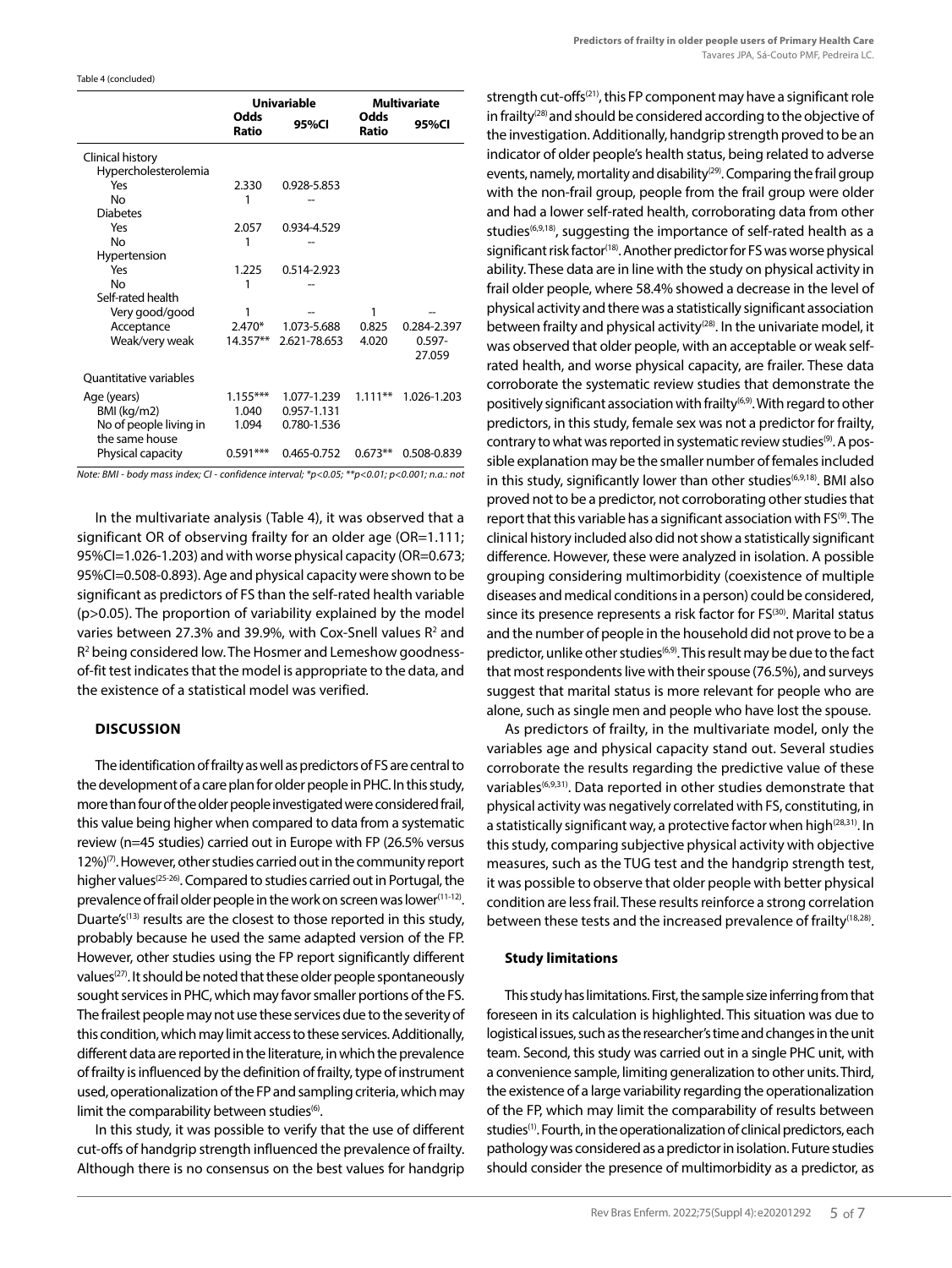suggested in the literature<sup>(30)</sup>. Finally, there is no information available on the characteristics of older people who refused to participate in the study, which makes it difficult to generalize the results of our sample to other populations residing in the community.

# **Contributions to nursing, health, and public policies**

PHC health professionals, namely nurses, are in a strategic position to recognize the FS, with FP being one of the instruments to be included in clinical practice. Through this screening, they can identify frail older people in order to mitigate their progression and prevent their adverse events. This study, by identifying the predictors of frailty in PHC users, especially the low level of physical activity, can guide the development of strategies directed by nurses. Thus, implementing and evaluating nursing interventions aimed at promoting physical activity in frail older people in PHC should be considered in future studies, especially because it is a potentially modifiable risk factor and can prevent or mitigate the progression of this syndrome.

# **CONCLUSIONS**

The prevalence of frailty in the elderly in the analyzed PHC unit was considerable, which reinforces the importance of early recognition of patients with FS. In this study, this value was influenced by the operationalization of the FP, namely, by handgrip strength cut-offis. Frail older people were those who were older, self-rated their health as lower and with worse physical capacity. In the univariate analysis, it was observed that older people with acceptable or weak self-rated health, and worse physical capacity are frailer. As predictors of frailty, in the multivariable regression model, age and physical capacity stand out. The older the elderly person is, the greater the OR of being frail. With regard to physical ability, the worse it is, the greater the OR of frailty.

#### **SUPPLEMENTARY MATERIAL**

Repository Data: Machado I. Identificação de pessoas idosas frágeis na comunidade [Internet]. Universidade de Aveiro; 2018 [cited 2021 Sep 1]. Available from: http://hdl.handle.net/10773/23031.

#### **FUNDING**

This article was supported by National Funds through the FCT (Foundation for Science and Technology - *Fundação para a Ciência e a Tecnologia*), I.P., within the scope of CINTESIS, R&D Unit (reference UIDB/4255/2020).

## **REFERENCES**

- 1. Hoogendijk EO, Afilalo J, Ensrud KE, Kowal P, Onder G, Fried LP. Frailty: implications for clinical practice and public health. Lancet. 2019;394(10206):1365–75. https://doi.org/10.1016/S0140-6736(19)31786-6
- 2. Fried LP, Tangen CM, Walston J, Newman AB, Hirsch C, Gottdiener J, et al. Frailty in older adults: evidence for a phenotype. J Gerontol A Biol Sci Med Sci. 2001;56(3):M146–57. https://doi.org/10.1093/gerona/56.3.m146
- 3. Rockwood K. A global clinical measure of fitness and frailty in elderly people. Can Med Assoc J. 2005;173(5):489–95. https://doi.org/10.1503/ cmaj.050051
- 4. Gobbens RJ, Luijkx KG, Wijnen-Sponselee MT, Schols JM. Toward a conceptual definition of frail community dwelling older people. Nurs Outlook. 2010;58(2):76–86. https://doi.org/10.1016/j.outlook.2009.09.005
- 5. Morley JE, Vellas B, van Kan GA, Anker SD, Bauer JM, Bernabei R, et al. Frailty consensus: a call to action. J Am Med Dir Assoc. 2013;14(6):392– 97. https://doi.org/10.1016/j.jamda.2013.03.022
- 6. Apóstolo J, Cooke R, Bobrowicz-Campos E, Santana S, Marcucci M, Cano A, et al. Predicting risk and outcomes for frail older adults: an umbrella review of frailty screening tools. JBI database Syst Rev Implement Repor. 2017;15(4):1154–208. https://doi.org/10.11124/ JBISRIR-2016-003018
- 7. O'Caoimh R, Galluzzo L, Rodríguez-Laso Á, Van der Heyden J, Ranhoff AH, Lamprini-Koula M, et al. Prevalence of frailty at population level in European ADVANTAGE Joint Action Member States: a systematic review and meta-analysis. Ann Ist Super Sanita. 2018;54(3):226–38. https:// doi.org/10.4415/ANN\_18\_03\_10
- 8. Manfredi G, Midão L, Paúl C, Cena C, Duarte M, Costa E. Prevalence of frailty status among the European elderly population: findings from the Survey of Health, Aging and Retirement in Europe. Geriatr Gerontol Int. 2019;19(8):723–9. https://doi.org/10.1111/ggi.13689
- 9. Feng Z, Lugtenberg M, Franse C, Fang X, Hu S, Jin C, et al. Risk factors and protective factors associated with incident or increase of frailty among community-dwelling older adults: A systematic review of longitudinal studies. PLoS One. 2017;12(6):e0178383. https://doi. org/10.1371/journal.pone.0178383
- 10. Chang SF, Wen GM. Association of frail index and quality of life among community-dwelling older adults. J Clin Nurs. 2016;25(15–16):2305– 16. https://doi.org/10.1111/jocn.13248
- 11. Santiago LM, Silva R, Velho D, Rosendo I, Simões J. Cross-cultural adaptation and validation of the PRISMA-7 scale for European Portuguese. Fam Med Prim Care Rev. 2020;22(1):59–66. https://doi.org/10.5114/fmpcr.2020.92507
- 12. Lourenço RA, Moreira VG, Banhato EFC, Guedes DV, Silva KCA, Delgado FEF, et al. Prevalence of frailty and associated factors in a community-dwelling older people cohort living in Juiz de Fora, Minas Gerais, Brazil: Fibra-JF Study. Cien Saude Colet. 2019;24(1):35–44. https://doi.org/10.1590/1413-81232018241.29542016